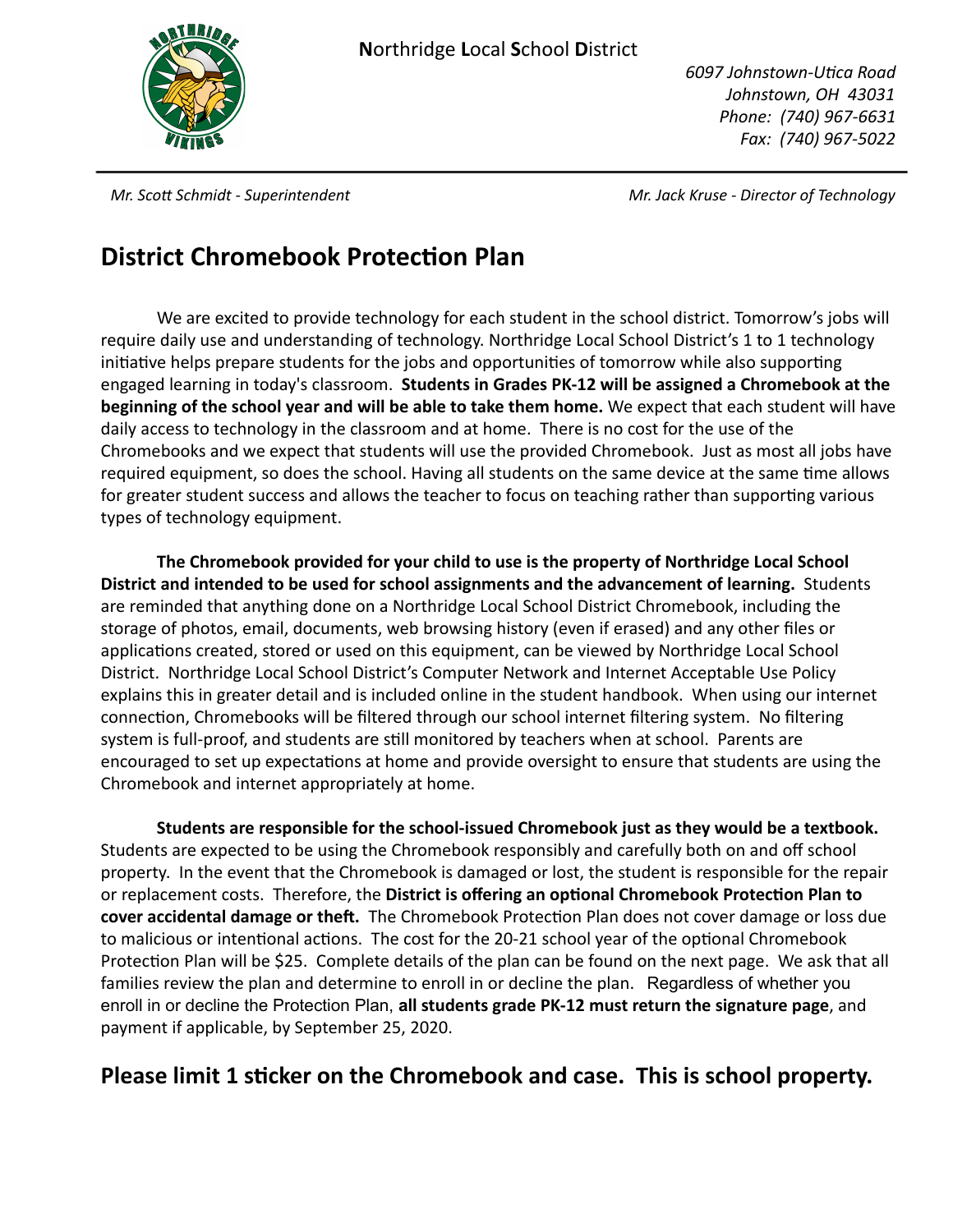# **Chromebook Protection Plan**

Please read this entire document to determine if you would like to enroll your child in the Chromebook Protection Plan. Participation in the plan is optional. Regardless of whether you enroll in or decline the protection plan each student must return the completed signature page by September 25, 2020.

#### **Cost of Protection Plan:**

The plan cost for the 2020–2021 school year will be **\$25**.

#### **Coverage:**

The plan covers the Chromebook issued to the student against accidental damage or theft *(theft claims must be supported by and documented with a police report).* Plan includes coverage for both school and home use. MALICIOUS OR INTENTIONAL DAMAGE OR NEGLECT IS NOT COVERED.

#### **Effective Dates of Coverage:**

This annual coverage is effective from the date this form and payment are received by the District and will continue until the start of the next school year, or through the date on which the Chromebook and charger are returned to the district.

|  | <b>Out of Pocket Costs:</b> |  |
|--|-----------------------------|--|
|  |                             |  |

| <b>YES- Enrolled in Chromebook Protection Plan:</b>          | No- Declined Protection Plan, or the damage was a<br>result of malicious behavior, intentional or neglect: |
|--------------------------------------------------------------|------------------------------------------------------------------------------------------------------------|
| One Replacement screen: \$0                                  | Replacing screen: \$125                                                                                    |
| One Replacement keyboard/touchpad: \$0                       | Replacing keyboard/touchpad: \$90                                                                          |
| One Replacement Power Adapter: \$0                           | Replacement Power Adapter: \$35                                                                            |
| Theft Replacement \$0<br>(Documented police report required) | Theft: \$420                                                                                               |
| Lost/not returned Chromebook: \$395                          | Lost/not returned Chromebook cost: \$420                                                                   |

#### **It is agreed and understood that:**

- The Chromebook Protection Plan is offered to all students grades PK-12 and is **OPTIONAL.**
- Students are responsible for any costs associated with repairs or damage according to Ohio Revised Code 3313.642 C2. if not enrolled and covered by the protection plan.
- There is no family plan; Each student must be enrolled in plan for coverage of their specific Chromebook.
- The Northridge District must perform all evaluations and repairs.
- The Northridge District will determine if damages were due to malicious or intentional behavior.

#### **Enrollment:**

- To enroll in the optional Chromebook Protection Plan complete the signature page(next page).
- Submit completed signature page and \$25 check made out to NORTHRIDGE SCHOOLS to your child's building secretary by September 25, 2020
- Keep this page for future reference.